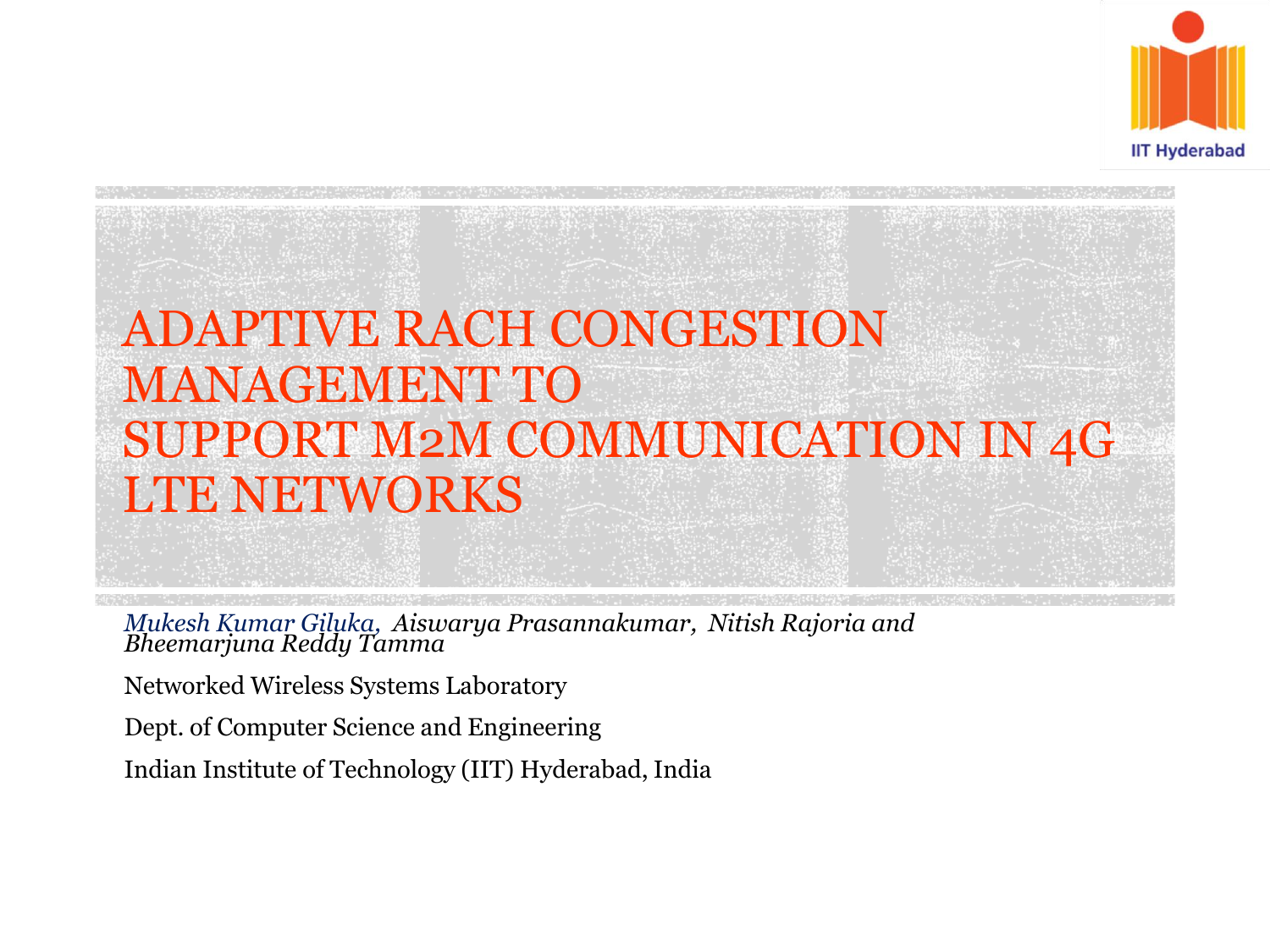#### **Outline**



- Introduction to IoT
- Introduction to M2M
- Congestion Problem
- Related Work
- Proposed Work
- Simulation Setup
- Performance Results
- Conclusion and Future Work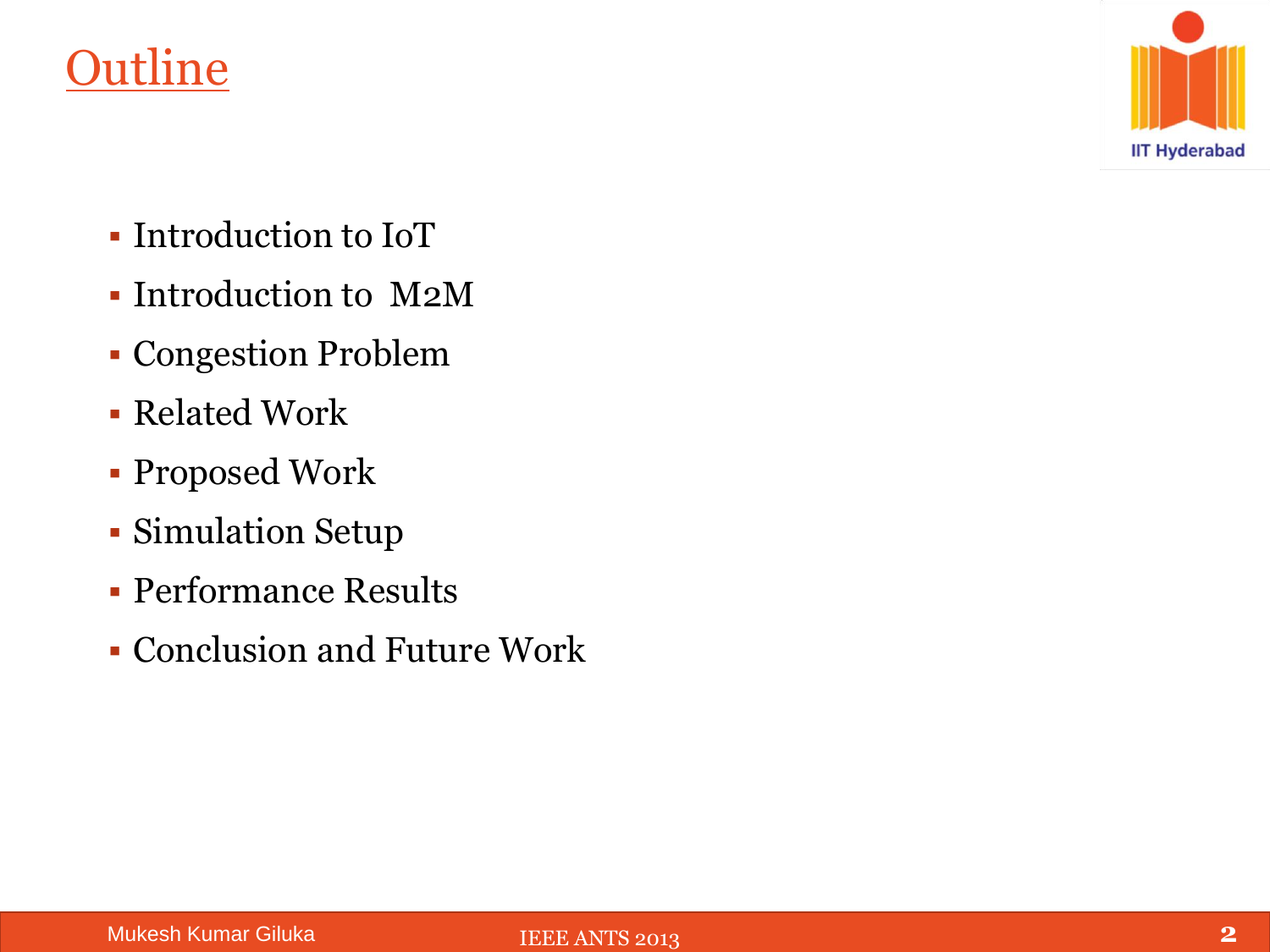## Introduction to IoT



- Internet connects all people, so it is called "the Internet of People"
- IoT connects all things, so it is called "the Internet of Things"

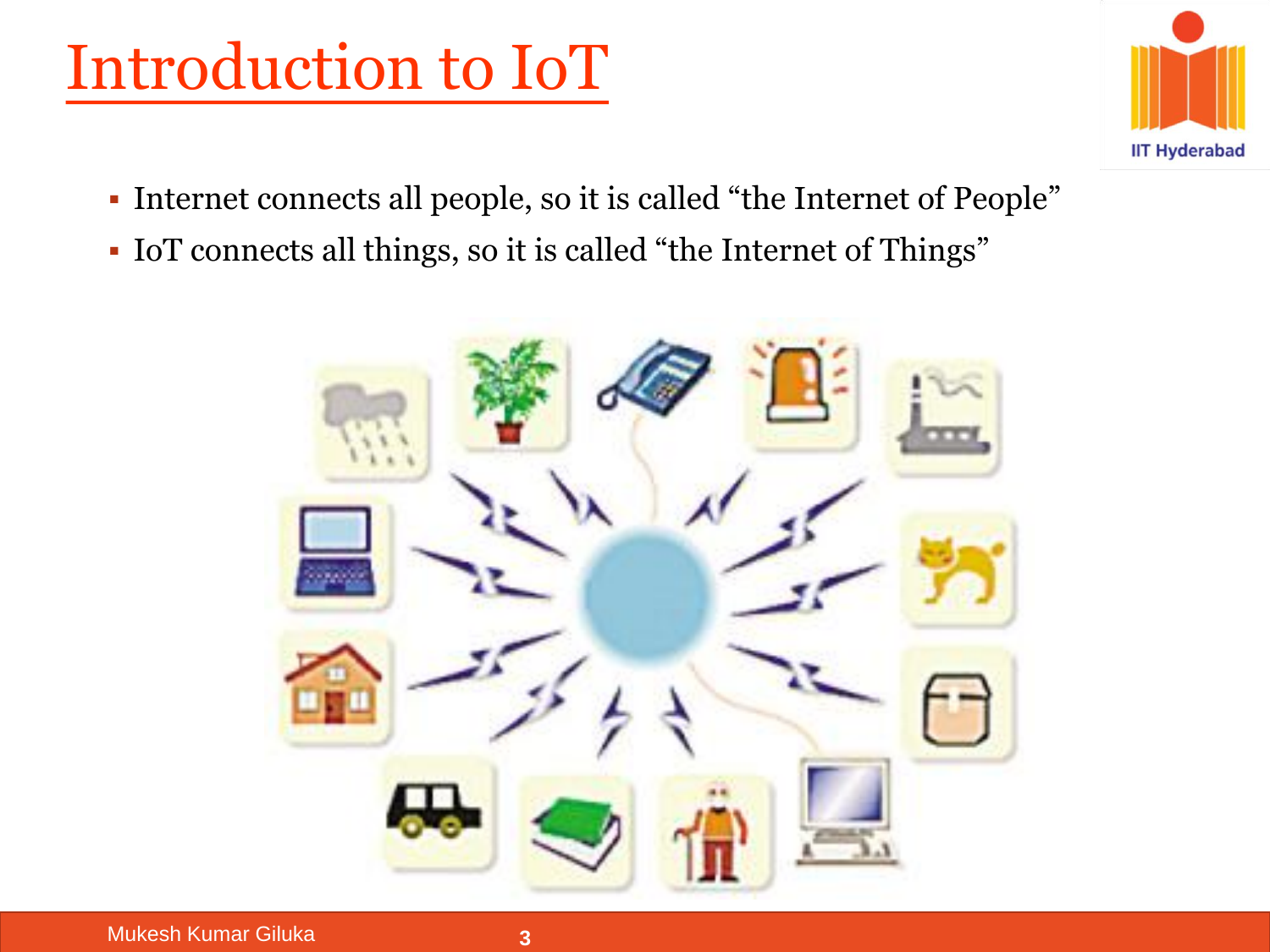#### Introduction to M2M



#### **M2M Communication**

- M2M covers the networking part of IoT
- M2M Device ( Sensors, Meters)
- Communication Network (Cellular Network, Wi-Fi etc)
- Application (Software Program)
- Types of M2M Communications
	- Capillary M2M
	- Cellular M2M

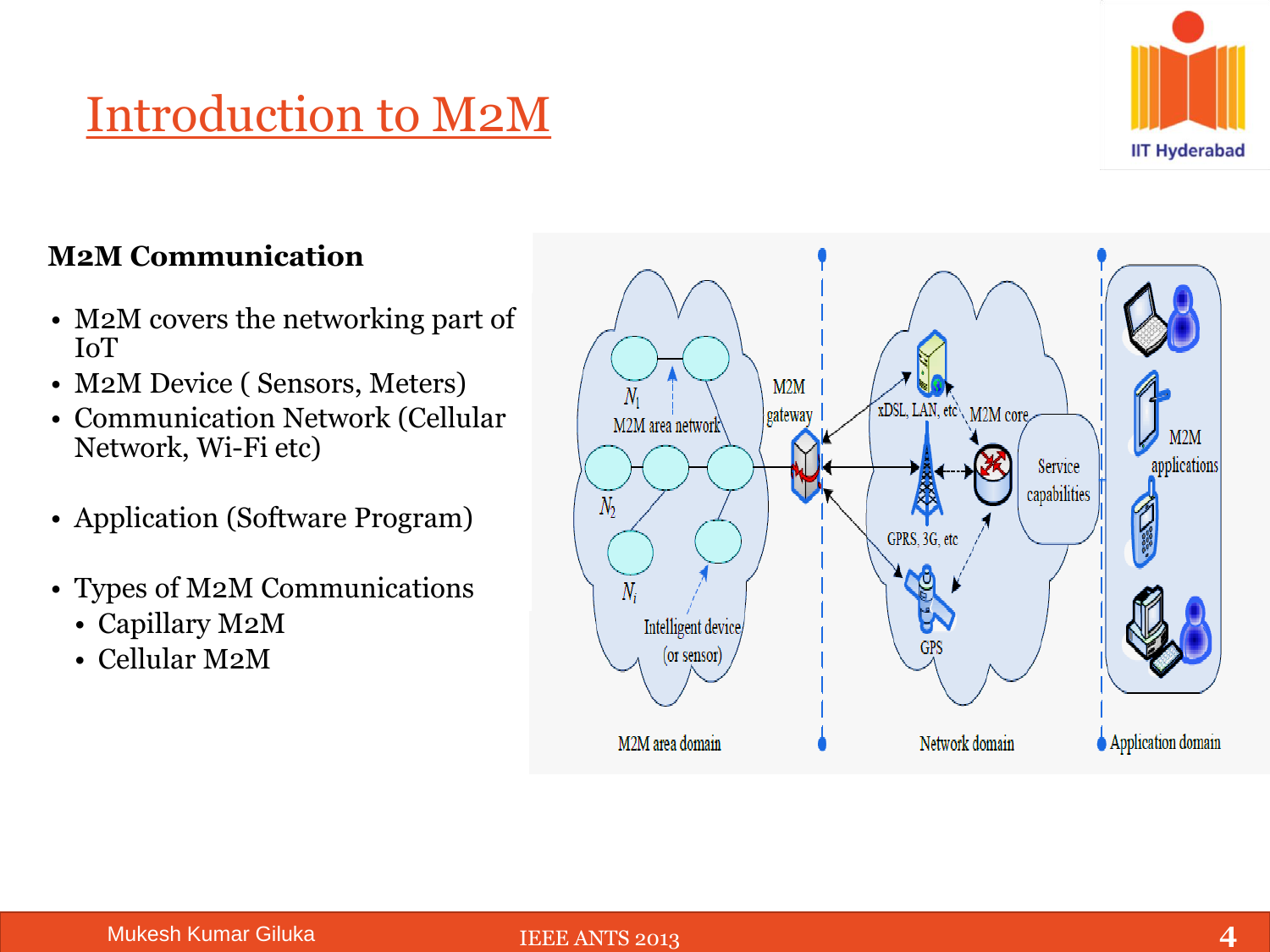

- Scheduling Issue:
	- o Bandwidth is limited
	- o Cellular Networks are designed for H2H
	- o Large number of M2M devices involved
- Signaling Congestion Issue:
	- o Signaling Overhead due to large number of M2M devices
	- o Contention due to large number of M2M devices try to do RACH procedure simultaneously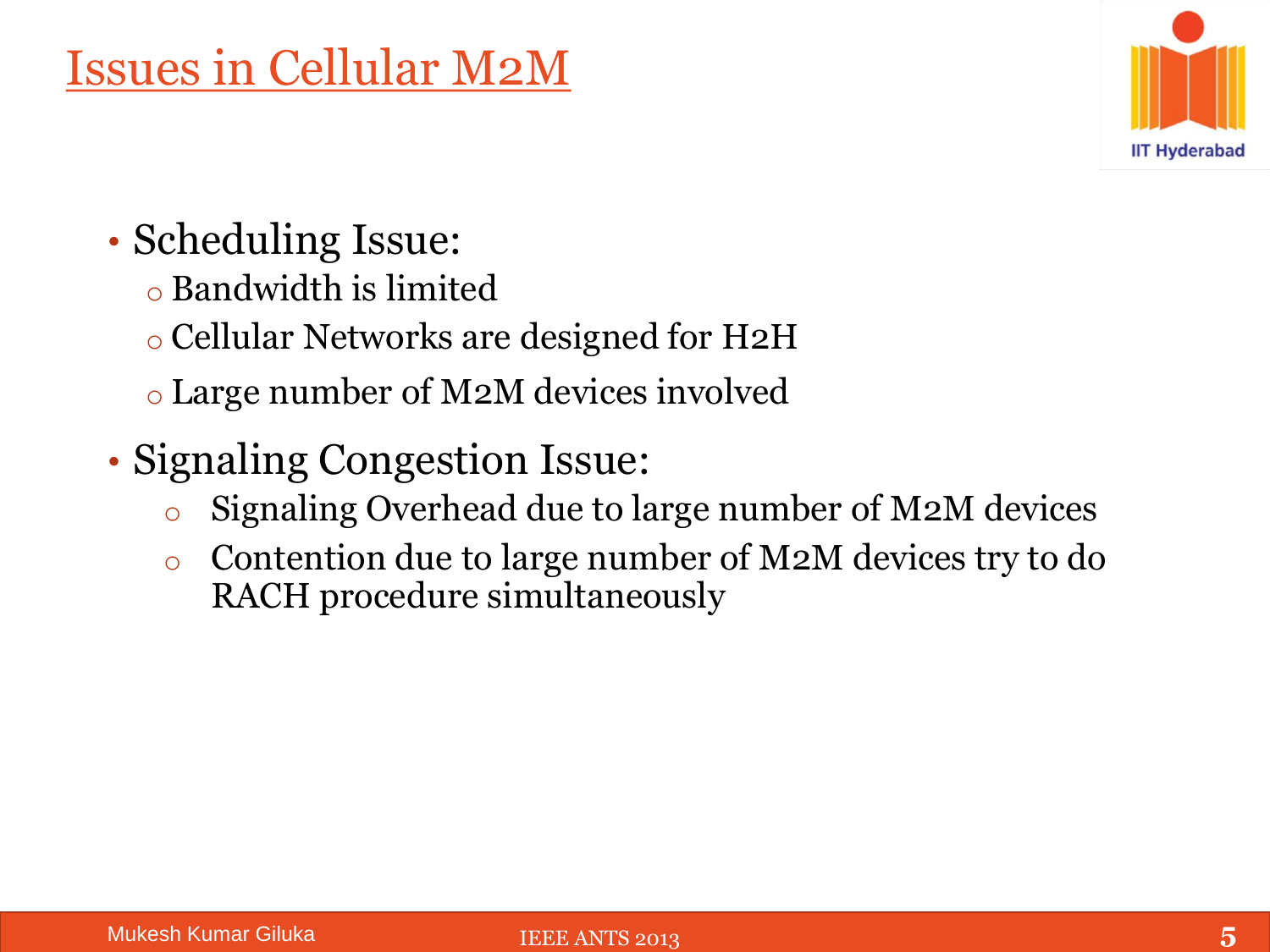#### RACH procedure



- UE sends a random access preamble in step 1.
- In step 2, eNB sends a random access response which contains backoff information or scheduling grant.
- UE sends its C-RNTI or identifying information in step 3.
- eNB acknowledges the information in step 4.

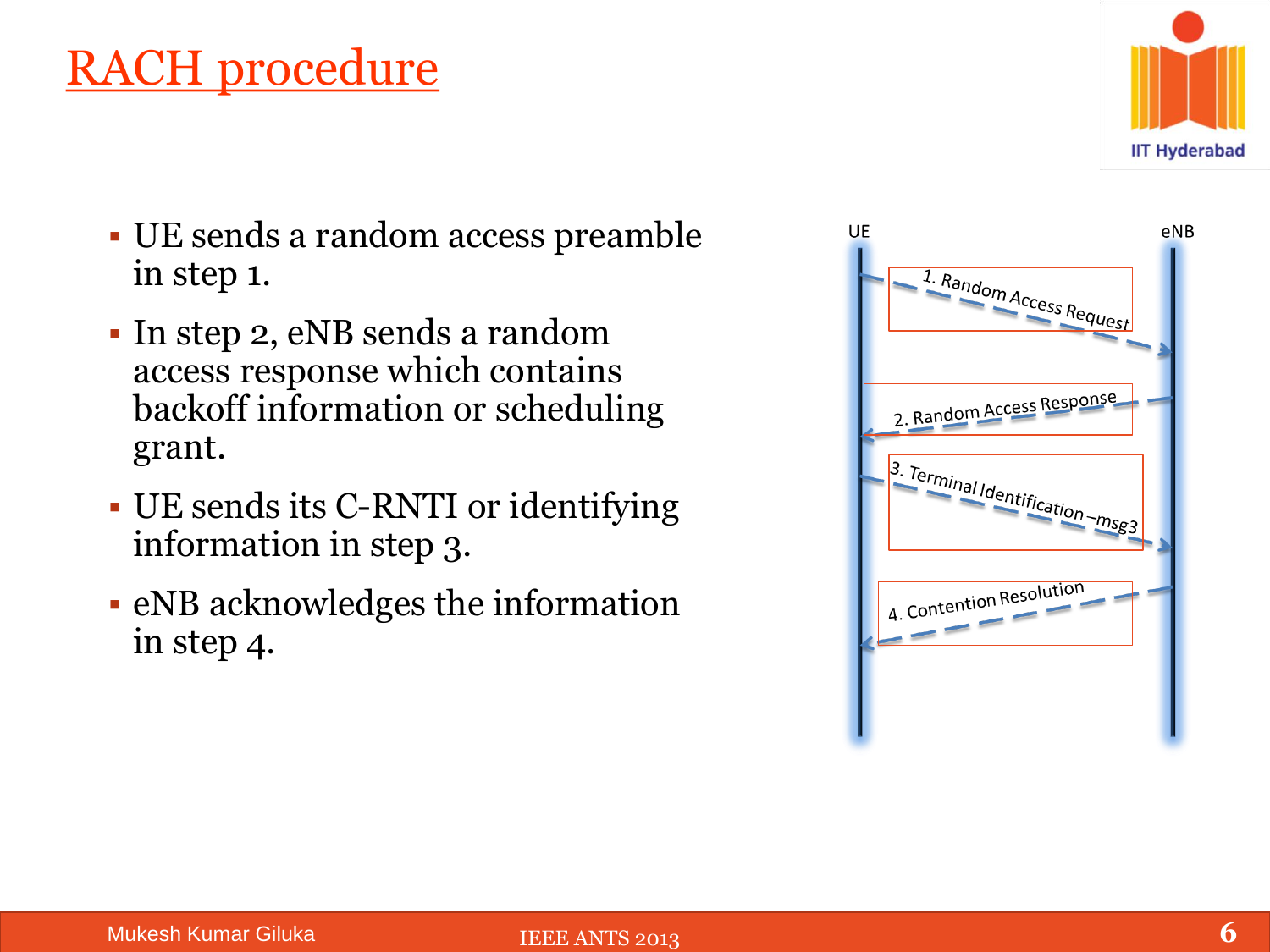#### **Motivation**



 Success rate decreases as number of M2M devices increase

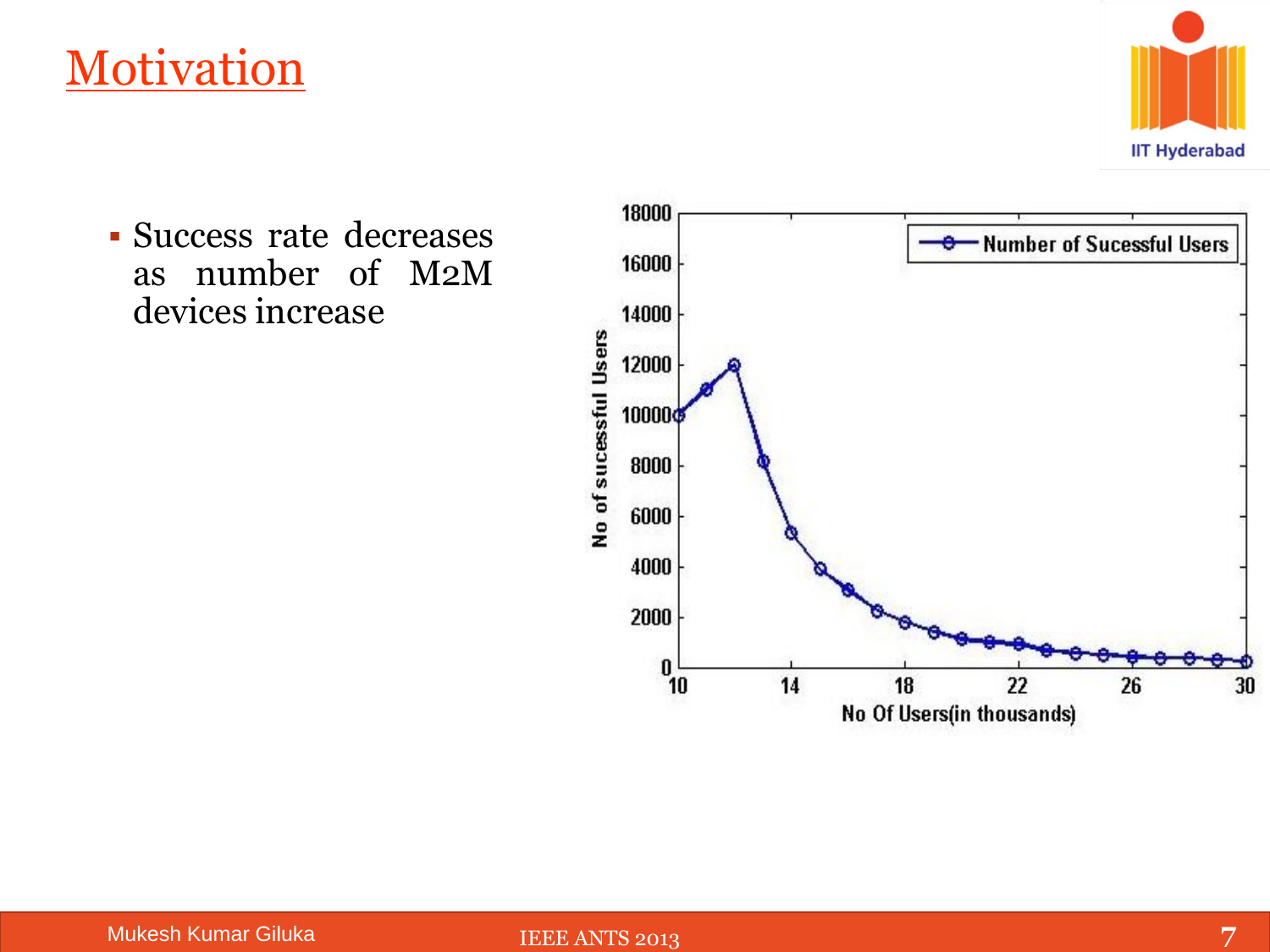### Related Work



#### Push based schemes:

• *p***-persistent approach:** device will send preamble with probability p. It is suitable for medium congestion.

#### • **BackOff Indicator Adjustment**:M2M

devices will have a larger backoff than UEs. It is suitable for low congestion.

#### Access Barring Methods:

- **Access Class Barring:** Different classes of devices are barred. It is a legacy method which is suitable when congestion is high.
- **Extended Access Class Barring (EAB)**: devices configured as low priority are barred. Useful only when there is extreme congestion.

#### Pull Based Solutions:

• **Contention free RACH**: device will access the network using contention free preamble. It is useful only for special cases like handovers.

#### Slotted Access:

- Each device sends the preamble in a particular slot only.
- In case of very high congestion this method does not perform well.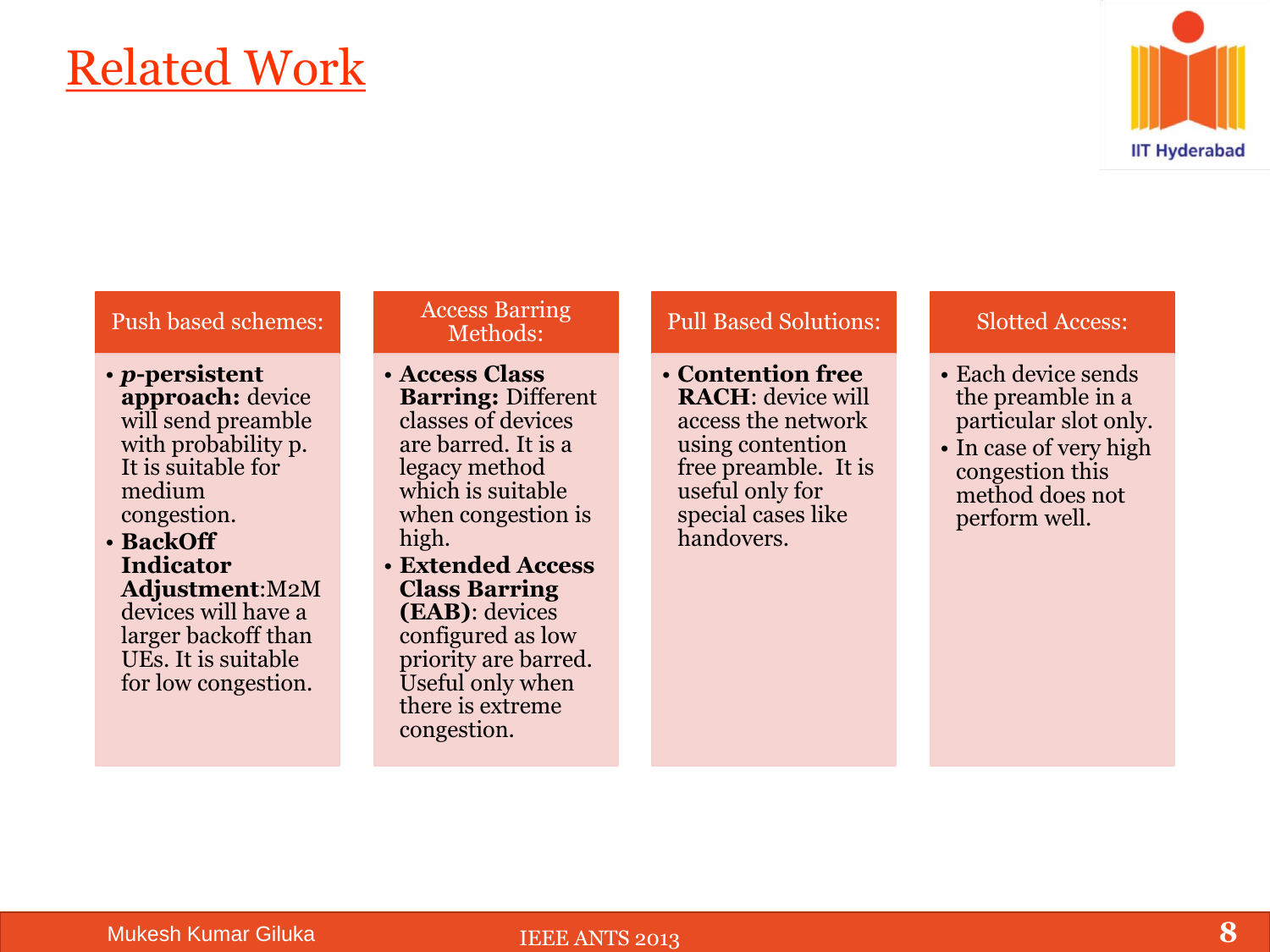### Proposed Work: Numbering Scheme

- Need for a dynamic congestion handling method
- eNodeB assigns a number to M2M device when it connects to eNodeB. It is termed as Numbering Scheme (NS).
- M2M device waits that many slots before trying to access the network in the next attempt, thereby spreading the access



P

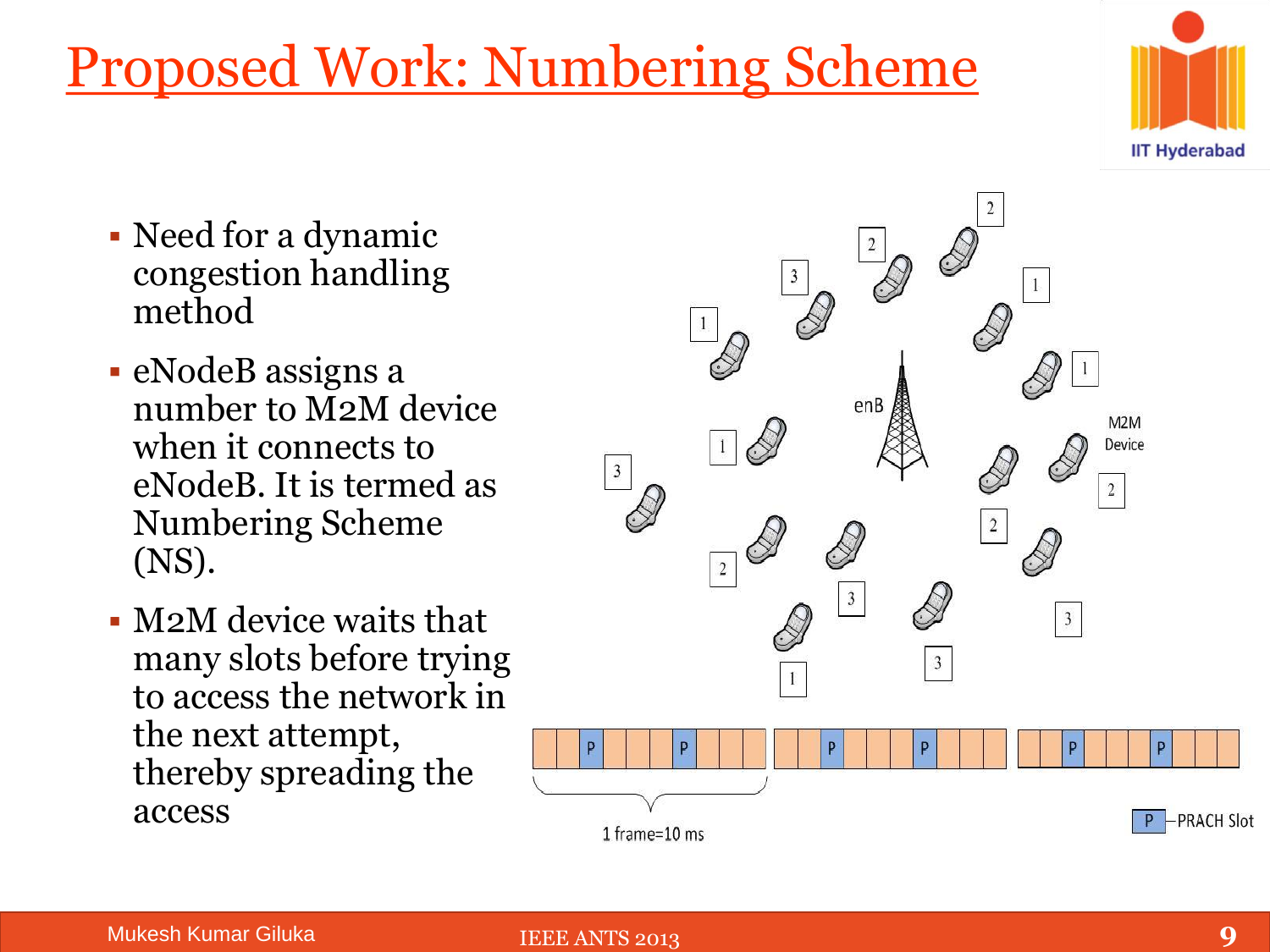### NS performance

- Scenario 1: Low congestion
- Scenario 2: Moderate congestion
- Scenario 3: Extreme Congestion
- NS performs best for low congestion
- *p*-persistent performs best for moderate congestion
- Still need an approach which performs best in all congestion scenario
- We propose an Adaptive RACH congestion management function (ARC) to address this issue



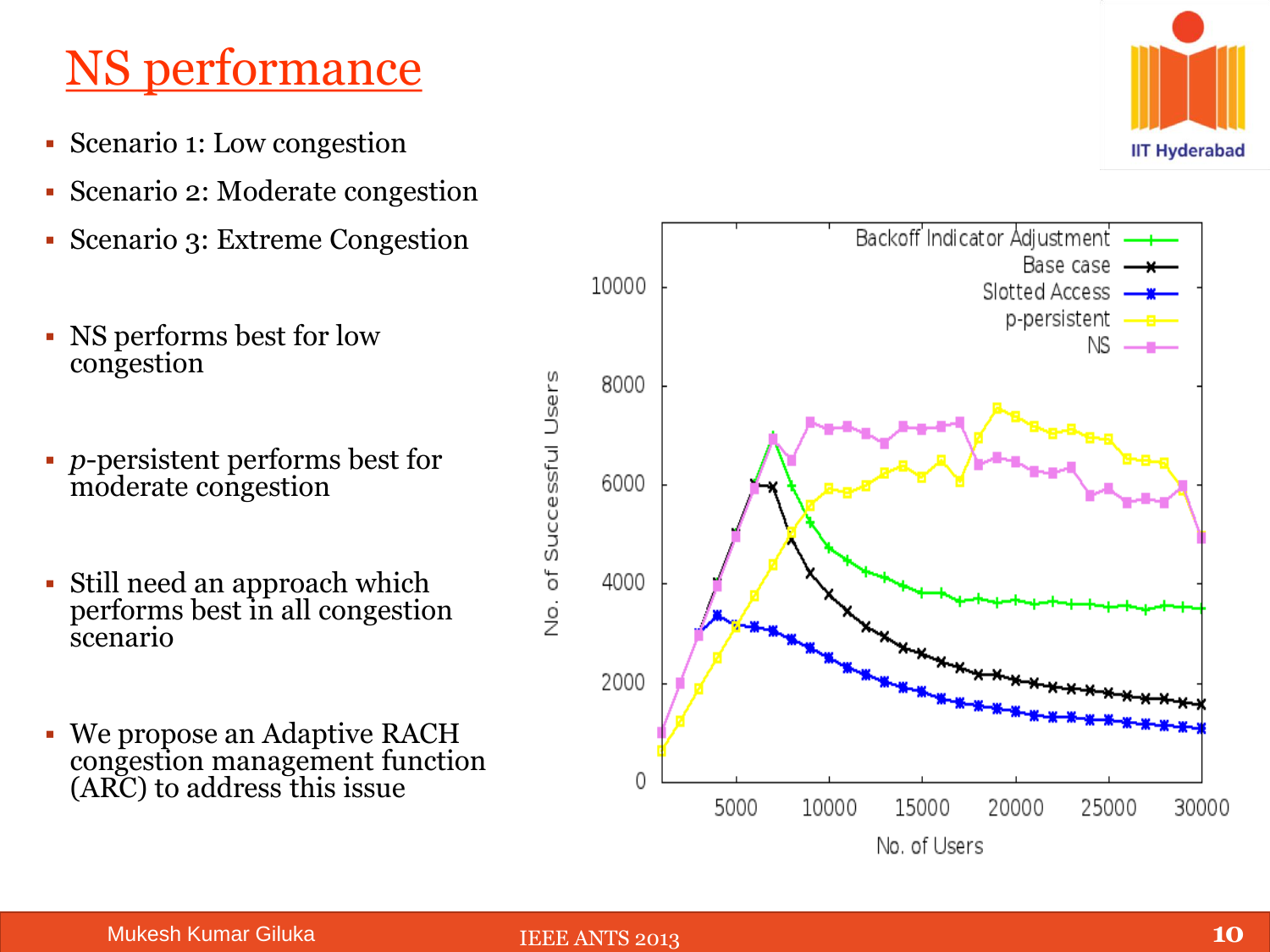### Proposed Work: ARC Function



- Estimation of congestion in the network by calculating average number of backoff done by a M2M device before connecting to the network.
- $\lambda_1$  is threshold for low to medium congestion
- $\lambda$ <sub>2</sub> is threshold for medium to high congestion
- NS for scenario 1
- *p*-persistent for scenario 2
- *EAB* for scenario 3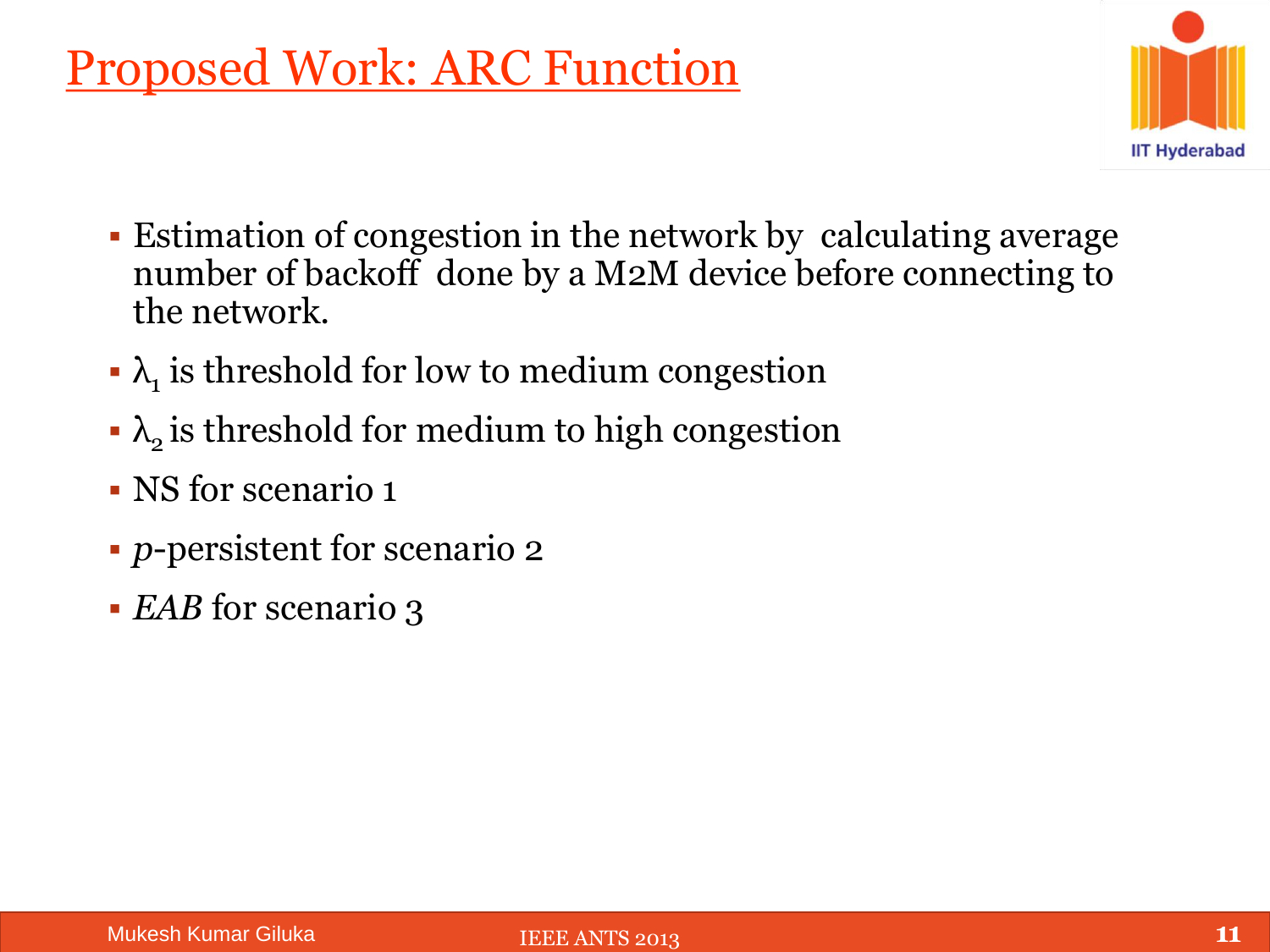

Mukesh Kumar Giluka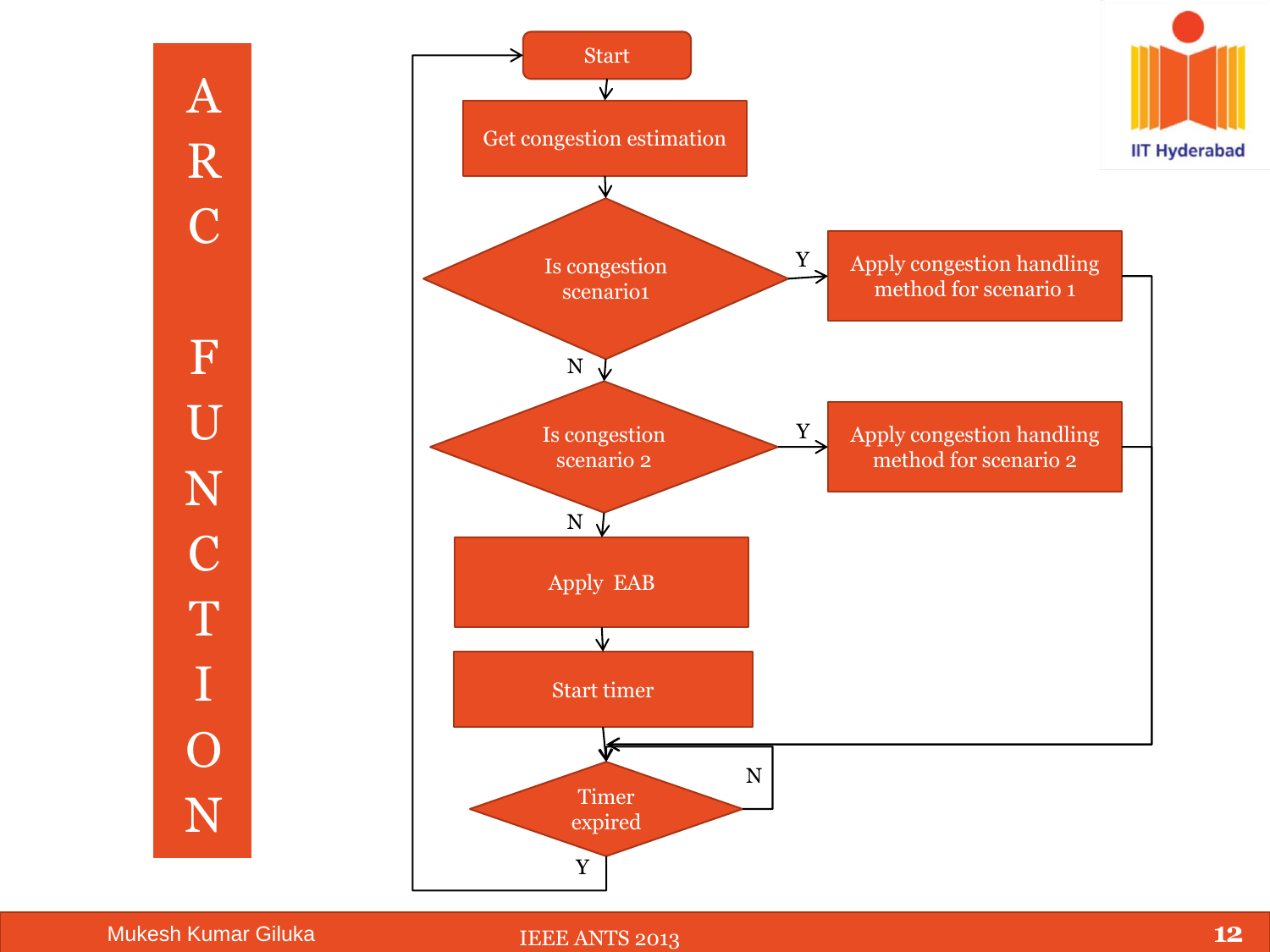

| <b>Parameters</b>                      | <b>Values</b>                                                 |
|----------------------------------------|---------------------------------------------------------------|
| <b>Number of Preambles</b>             | 54                                                            |
| Number of MTC devices                  | 10000 to 30000                                                |
| Number of preamble<br>retransmissions  | 15                                                            |
| <b>Preamble detection probability</b>  | 1-1/ $e^{i}$ where i is the $i^{th}$ preamble<br>transmission |
| No. of RACH opportunities per<br>frame | $\mathbf{1}$                                                  |
| <b>Simulation Time</b>                 | <b>10S</b>                                                    |
| <b>BackOff Indicator</b>               | 120 <sub>ms</sub>                                             |
| <b>Traffic Arrival Distribution</b>    | <b>Beta Distribution</b>                                      |
| $\lambda_1, \lambda_2$                 | 3, 7                                                          |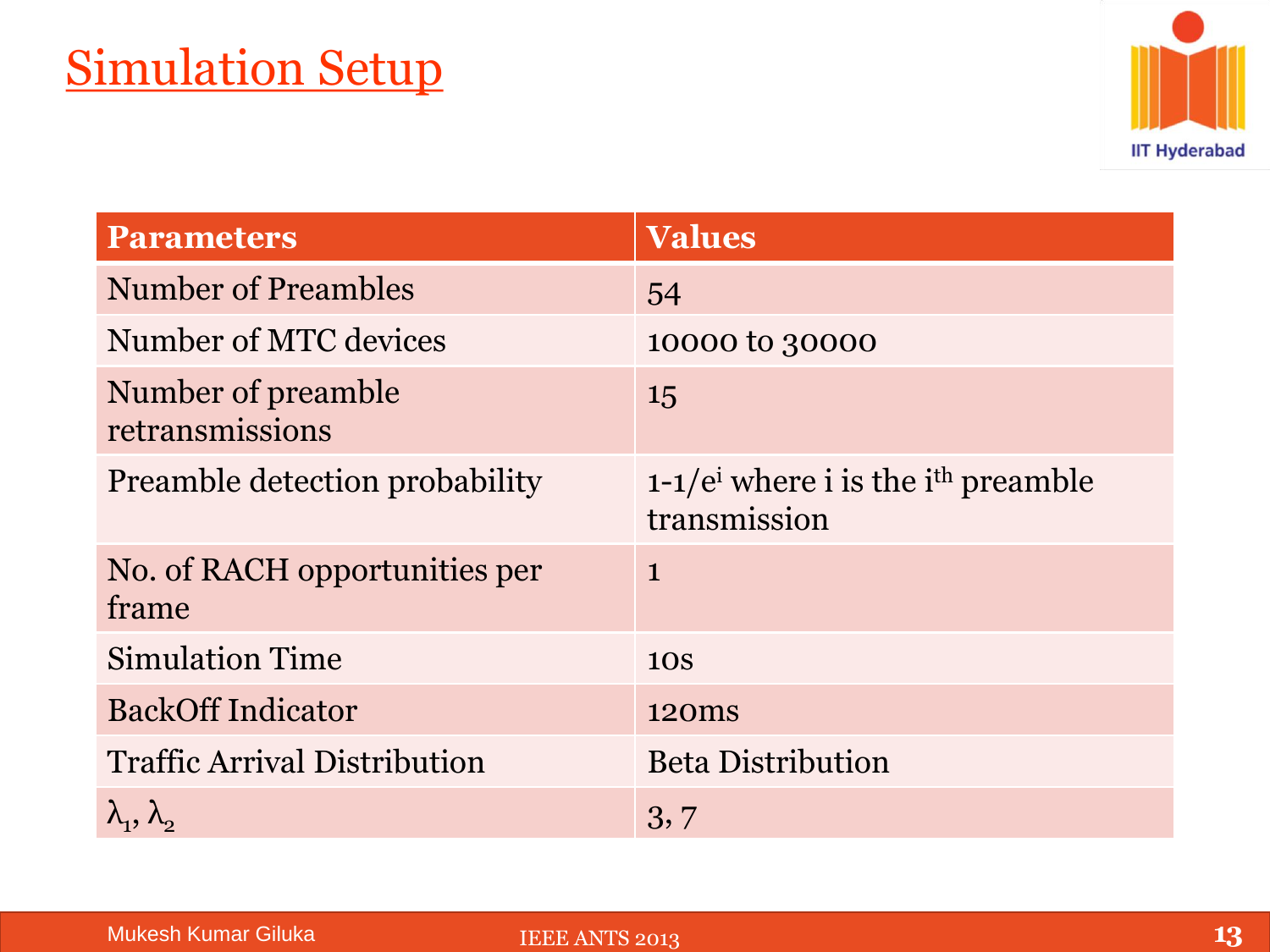#### Simulation Results: Number of successful devices





 **4% increase in performance of ARC compare to** *p-***persistent in scenario 2.**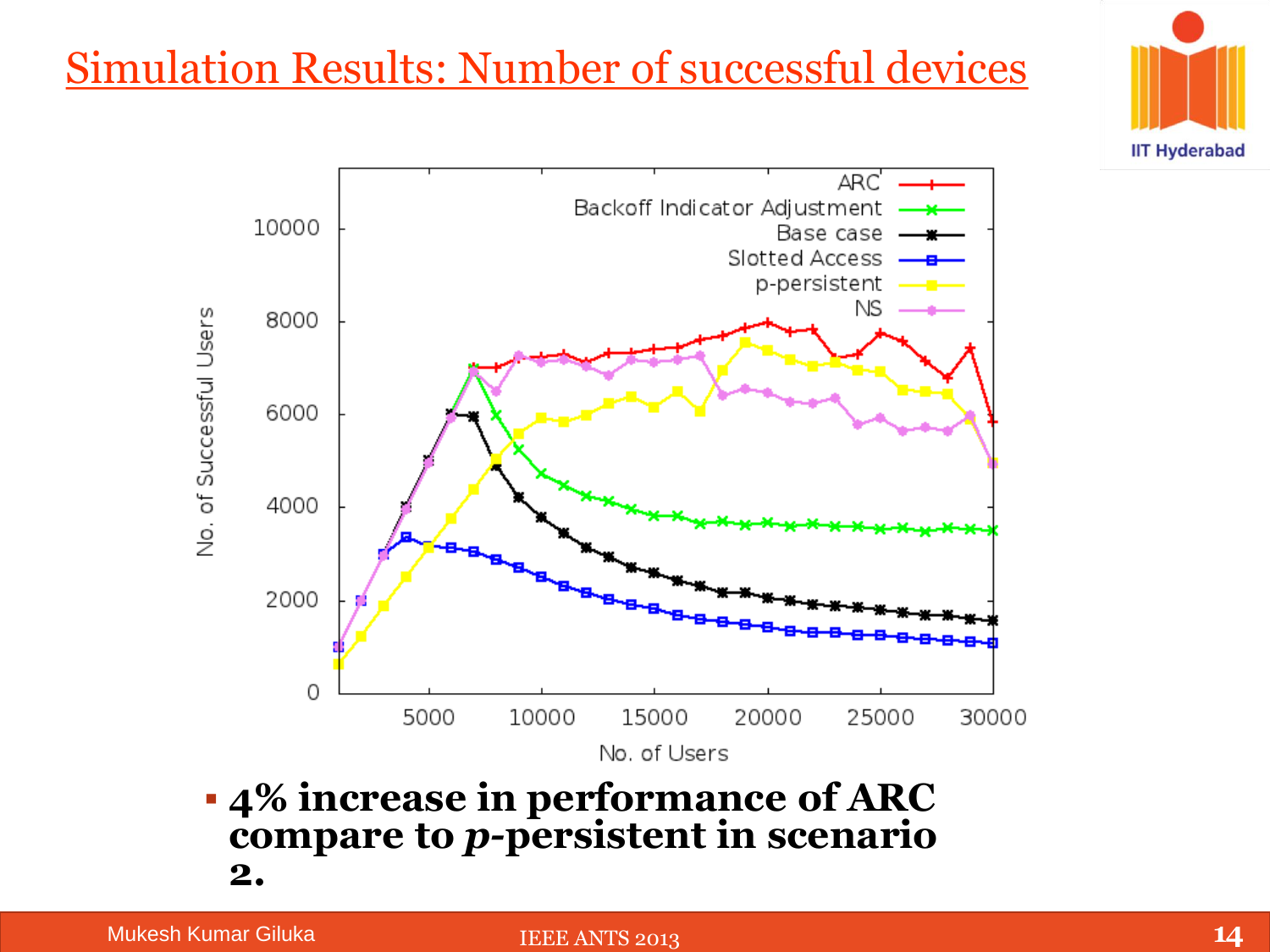### Simulation Results: Average Access Delay





#### **ARC performs lower than p-persistent because of frequent occurrence of EAB**

Mukesh Kumar Giluka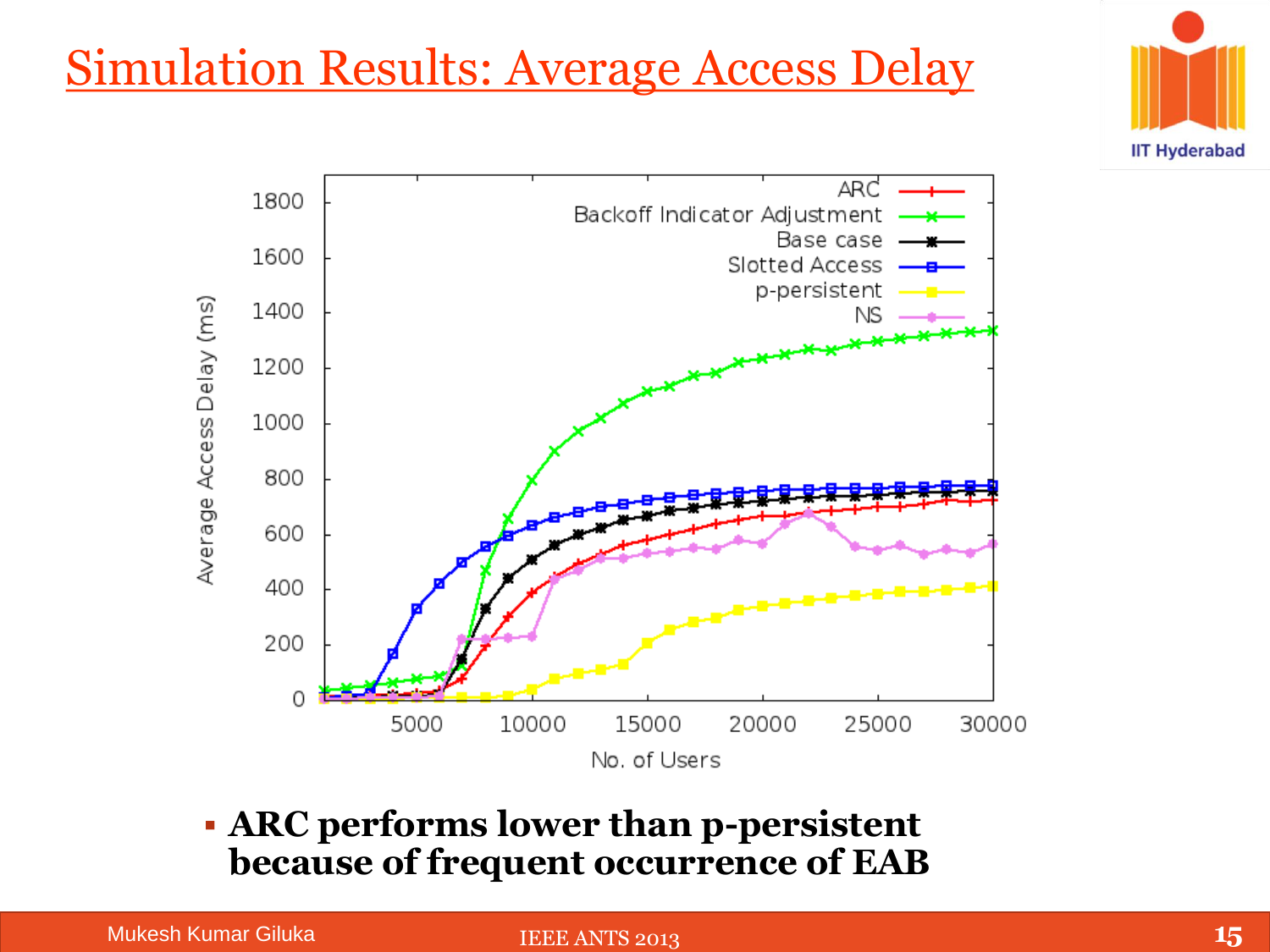#### Simulation Results: Average Backoff per device



 **40% increase in performance compare to NS**

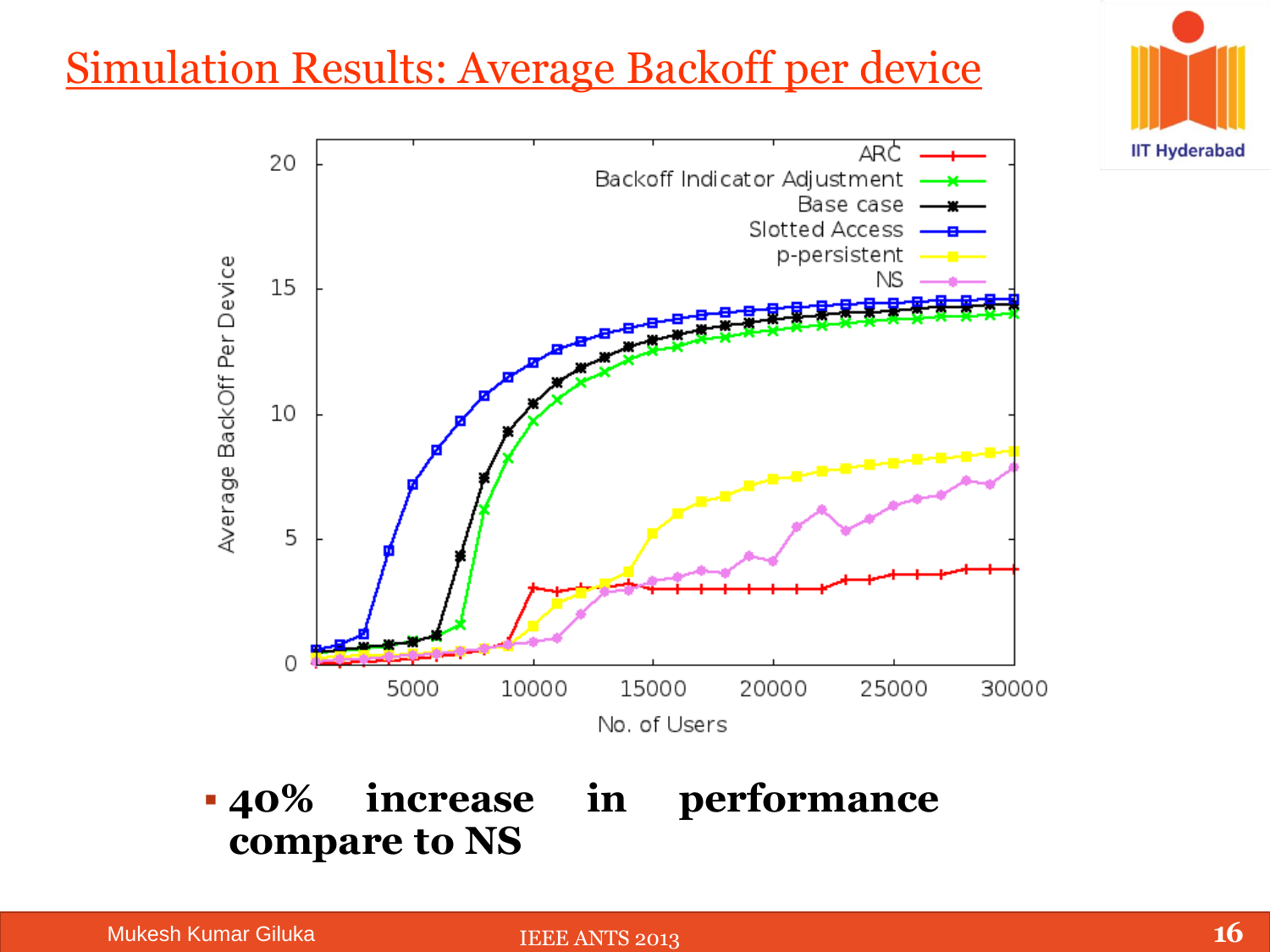### Conclusion and Future Work



- For low congestion, NS is the best option.
- ARC performs best in all congestion scenarios.
- In future, we are planning to work on removal of sudden spikes as soon as EAB is removed in case of high congestion.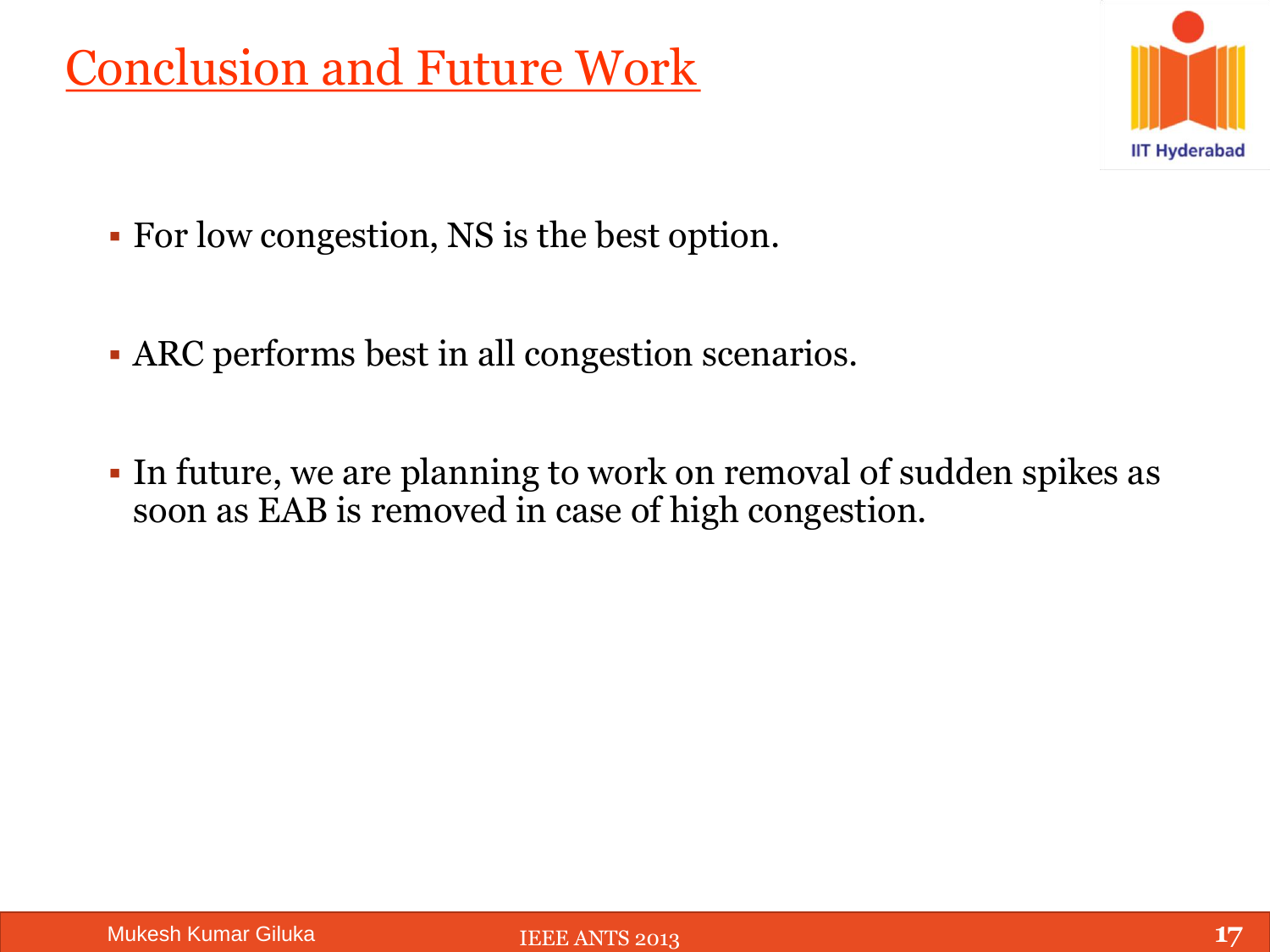

#### oThis work was funded by the Deity, Govt. of India (Grant No. 13(6)/2010CC&BT)

o IIT Hyderabad